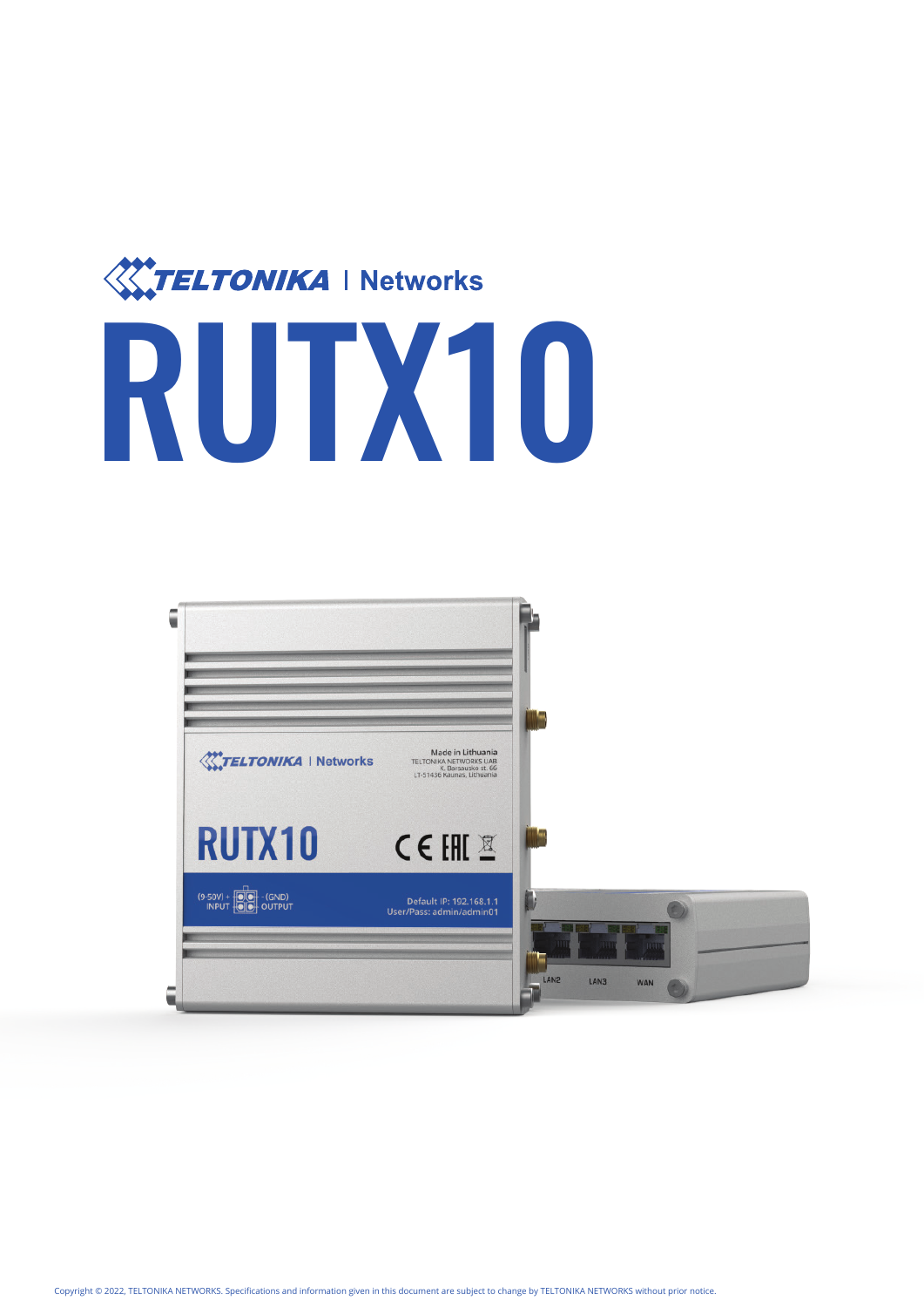

### **HARDWARE**

#### FRONT VIEW



BACK VIEW



#### POWER SOCKET PINOUT

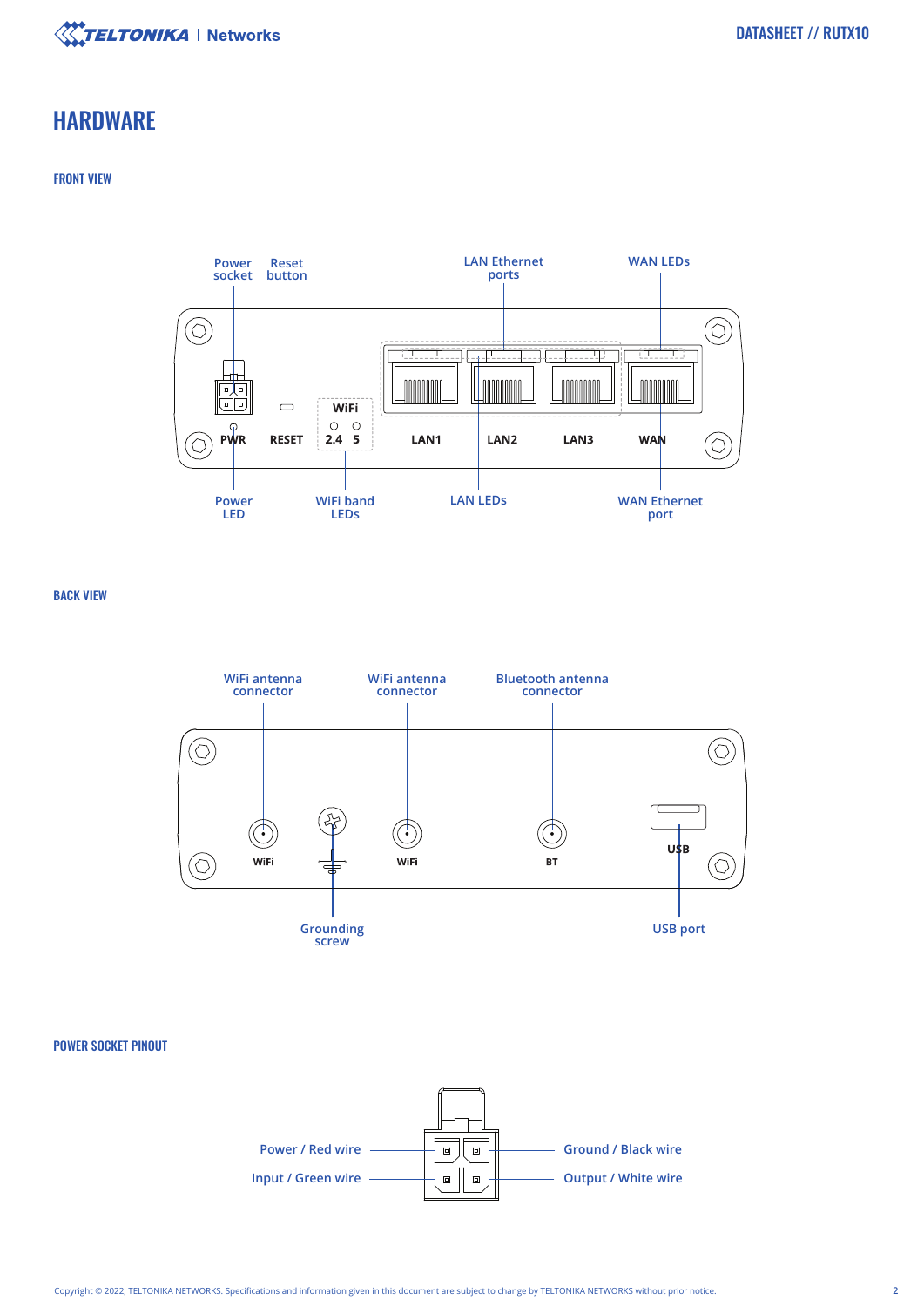

# **FEATURES**

#### **ETHERNET**

| WAN                                   | 1 x WAN port (can be configured as LAN) 10/100/1000 Mbps, compliance with IEEE 802.3, IEEE 802.3u, 802.3az standards,<br>supports auto MDI/MDIX crossover                    |  |
|---------------------------------------|------------------------------------------------------------------------------------------------------------------------------------------------------------------------------|--|
| LAN                                   | 3 x LAN ports, 10/100/1000 Mbps, compliance with IEEE 802.3, IEEE 802.3u, 802.3az standards, supports auto MDI/MDIX<br>crossover                                             |  |
| <b>WIRELESS</b>                       |                                                                                                                                                                              |  |
| Wireless mode                         | 802.11b/g/n/ac Wave 2 (WiFi 5) with data transmission rates up to 867 Mbps (Dual Band, MU-MIMO), 802.11r fast transition,<br>Access Point (AP), Station (STA)                |  |
| WiFi security                         | WPA3-EAP, WPA3-SAE, WPA2-Enterprise-PEAP, WPA2-PSK, WEP; AES-CCMP, TKIP, Auto Cipher modes, client separation                                                                |  |
| <b>ESSID</b>                          | ESSID stealth mode                                                                                                                                                           |  |
| WiFi users                            | up to 150 simultaneous connections                                                                                                                                           |  |
| Wireless Hotspot                      | Captive portal (Hotspot), internal/external Radius server, built in customizable landing page                                                                                |  |
| <b>BLUETOOTH</b>                      |                                                                                                                                                                              |  |
| Bluetooth 4.0                         | Bluetooth low energy (LE) for short range communication                                                                                                                      |  |
| <b>NETWORK</b>                        |                                                                                                                                                                              |  |
| Routing                               | Static routing, Dynamic routing (BGP, OSPF v2, RIP v1/v2, EIGRP, NHRP)                                                                                                       |  |
| Network protocols                     | TCP, UDP, IPv4, IPv6, ICMP, NTP, DNS, HTTP, HTTPS, FTP, SMTP, SSL v3, TLS, ARP, VRRP, PPP, PPPoE, UPNP, SSH, DHCP, Telnet<br>client, SNMP, MOTT, Wake on LAN (WOL), DLNA     |  |
| VoIP passthrough support              | H.323 and SIP-alg protocol NAT helpers, allowing proper routing of VoIP packets                                                                                              |  |
| Connection monitoring                 | Ping Reboot, Wget reboot, Periodic Reboot, LCP and ICMP for link inspection                                                                                                  |  |
| Firewall                              | Port forwards, traffic rules, custom rules                                                                                                                                   |  |
| <b>DHCP</b>                           | Static and dynamic IP allocation, DHCP Relay, Relayd                                                                                                                         |  |
| QoS / Smart Queue<br>Management (SQM) | Traffic priority queuing by source/destination, service, protocol or port, WMM, 802.11e                                                                                      |  |
| <b>DDNS</b>                           | Supported >25 service providers, others can be configured manually                                                                                                           |  |
| Network backup                        | VRRP, Wired and WiFi WAN options, each of which can be used as an automatic Failover                                                                                         |  |
| <b>SSHFS</b>                          | Possibility to mount remote file system via SSH protocol                                                                                                                     |  |
|                                       |                                                                                                                                                                              |  |
| <b>SECURITY</b>                       |                                                                                                                                                                              |  |
| Authentication                        | Pre-shared key, digital certificates, X.509 certificates                                                                                                                     |  |
| Firewall                              | Pre-configured firewall rules can be enabled via WebUI, unlimited firewall configuration via CLI; DMZ; NAT; NAT-T                                                            |  |
| Attack prevention                     | DDOS prevention (SYN flood protection, SSH attack prevention, HTTP/HTTPS attack prevention), port scan prevention (SYN-FIN,<br>SYN-RST, X-mas, NULL flags, FIN scan attacks) |  |
| <b>VLAN</b>                           | Port and tag based VLAN separation                                                                                                                                           |  |
| WEB filter                            | Blacklist for blocking out unwanted websites, whitelist for specifying allowed sites only                                                                                    |  |
| Access control                        | Flexible access control of TCP, UDP, ICMP packets, MAC address filter                                                                                                        |  |
| <b>VPN</b>                            |                                                                                                                                                                              |  |
| OpenVPN                               | Multiple clients and a server can run simultaneously, 12 encryption methods                                                                                                  |  |
| OpenVPN Encryption                    | DES-CBC, RC2-CBC, DES-EDE-CBC, DES-EDE3-CBC, DESX-CBC, BF-CBC, RC2-40-CBC, CAST5-CBC, RC2-64-CBC, AES-128-CBC,<br>AES-192-CBC, AES-256-CBC                                   |  |
| <b>IPsec</b>                          | IKEv1, IKEv2, with 5 encryption methods for IPsec (DES, 3DES, AES128, AES192, AES256)                                                                                        |  |
| GRE                                   | <b>GRE</b> tunnel                                                                                                                                                            |  |
| PPTP, L2TP                            | Client/Server instances can run simultaneously, L2TPv3 support                                                                                                               |  |
| Stunnel                               | Proxy designed to add TLS encryption functionality to existing clients and servers without any changes in the program's code                                                 |  |
| <b>DMVPN</b>                          | Method of building scalable IPsec VPNs                                                                                                                                       |  |
| <b>SSTP</b>                           | SSTP client instance support                                                                                                                                                 |  |

WireGuard VPN client and server support

ZeroTier WireGuard ZeroTier VPN client support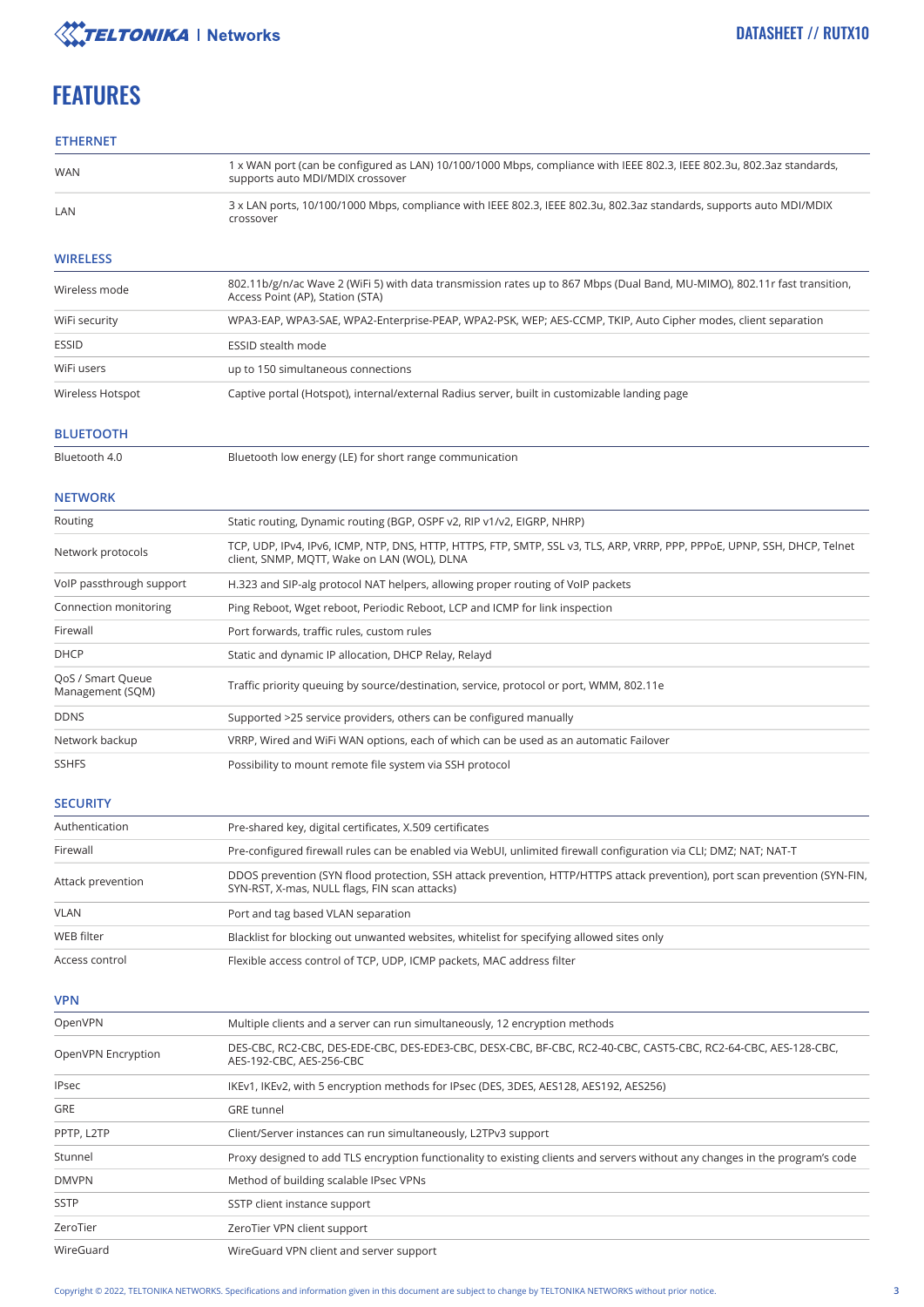

#### **MODBUS TCP SLAVE**

| ID filtering                       | Respond to one ID in range [1;255] or any                                                                                                             |  |
|------------------------------------|-------------------------------------------------------------------------------------------------------------------------------------------------------|--|
| Allow remote access                | Allow access through WAN                                                                                                                              |  |
| Custom registers                   | Modbus TCP custom register block, which allows to read/write to a file inside the router, and can be used to extend Modbus<br>TCP slave functionality |  |
| <b>MODBUS TCP MASTER</b>           |                                                                                                                                                       |  |
| Supported functions                | 01, 02, 03, 04, 05, 06, 15, 16                                                                                                                        |  |
| Supported data formats             | 8 bit: INT, UINT; 16 bit: INT, UINT (MSB or LSB first); 32 bit: float, INT, UINT (ABCD (big-endian), DCBA (little-endian), CDAB,<br>BADC), HEX, ASCII |  |
| <b>MQTT GATEWAY</b>                |                                                                                                                                                       |  |
| Gateway                            | Allows sending commands and receiving data from Modbus Master trough MQTT broker                                                                      |  |
| <b>DATA TO SERVER</b>              |                                                                                                                                                       |  |
| Protocols                          | HTTP(S), MQTT, Azure MQTT, Kinesis                                                                                                                    |  |
| <b>MONITORING &amp; MANAGEMENT</b> |                                                                                                                                                       |  |
| WEB UI                             | HTTP/HTTPS, status, configuration, FW update, CLI, troubleshoot, event log, system log, kernel log                                                    |  |
| <b>FOTA</b>                        | Firmware update from server, automatic notification                                                                                                   |  |
| SSH                                | SSH (v1, v2)                                                                                                                                          |  |
| SMS                                | SMS status, SMS configuration, send/read SMS via HTTP POST/GET                                                                                        |  |
| Call                               | Reboot, Status, Mobile data on/off, Output on/off                                                                                                     |  |
| TR-069                             | OpenACS, EasyCwmp, ACSLite, tGem, LibreACS, GenieACS, FreeACS, LibCWMP, Friendly tech, AVSystem                                                       |  |
| MQTT                               | MQTT Broker, MQTT publisher                                                                                                                           |  |
| SNMP                               | SNMP (v1, v2, v3), SNMP trap                                                                                                                          |  |
| JSON-RPC                           | Management API over HTTP/HTTPS                                                                                                                        |  |
| <b>MODBUS</b>                      | MODBUS TCP status/control                                                                                                                             |  |
| RMS                                | Teltonika Remote Management System (RMS)                                                                                                              |  |
| <b>SYSTEM CHARACTERISTICS</b>      |                                                                                                                                                       |  |
| <b>CPU</b>                         | Quad-core ARM Cortex A7, 717 MHz                                                                                                                      |  |
| RAM                                | 256 MB, DDR3                                                                                                                                          |  |
| FLASH storage                      | 256 MB, SPI Flash                                                                                                                                     |  |
| <b>FIRMWARE / CONFIGURATION</b>    |                                                                                                                                                       |  |
| WEB UI                             | Update FW from file, check FW on server, configuration profiles, configuration backup                                                                 |  |
| <b>FOTA</b>                        | Update FW/configuration from server                                                                                                                   |  |
| RMS                                | Update FW/configuration for multiple devices at once                                                                                                  |  |

#### **FIRMWARE CUSTOMIZATION**

Keep settings Update FW without losing current configuration

| Operating system    | RutOS (OpenWrt based Linux OS)              |
|---------------------|---------------------------------------------|
| Supported languages | Busybox shell, Lua, C, C++                  |
| Development tools   | SDK package with build environment provided |

#### **USB**

| Data rate        | USB 2.0                                                                     |
|------------------|-----------------------------------------------------------------------------|
| Applications     | Samba share, USB-to-serial                                                  |
| External devices | Possibility to connect external HDD, flash drive, additional modem, printer |
| Storage formats  | FAT, FAT32, NTFS                                                            |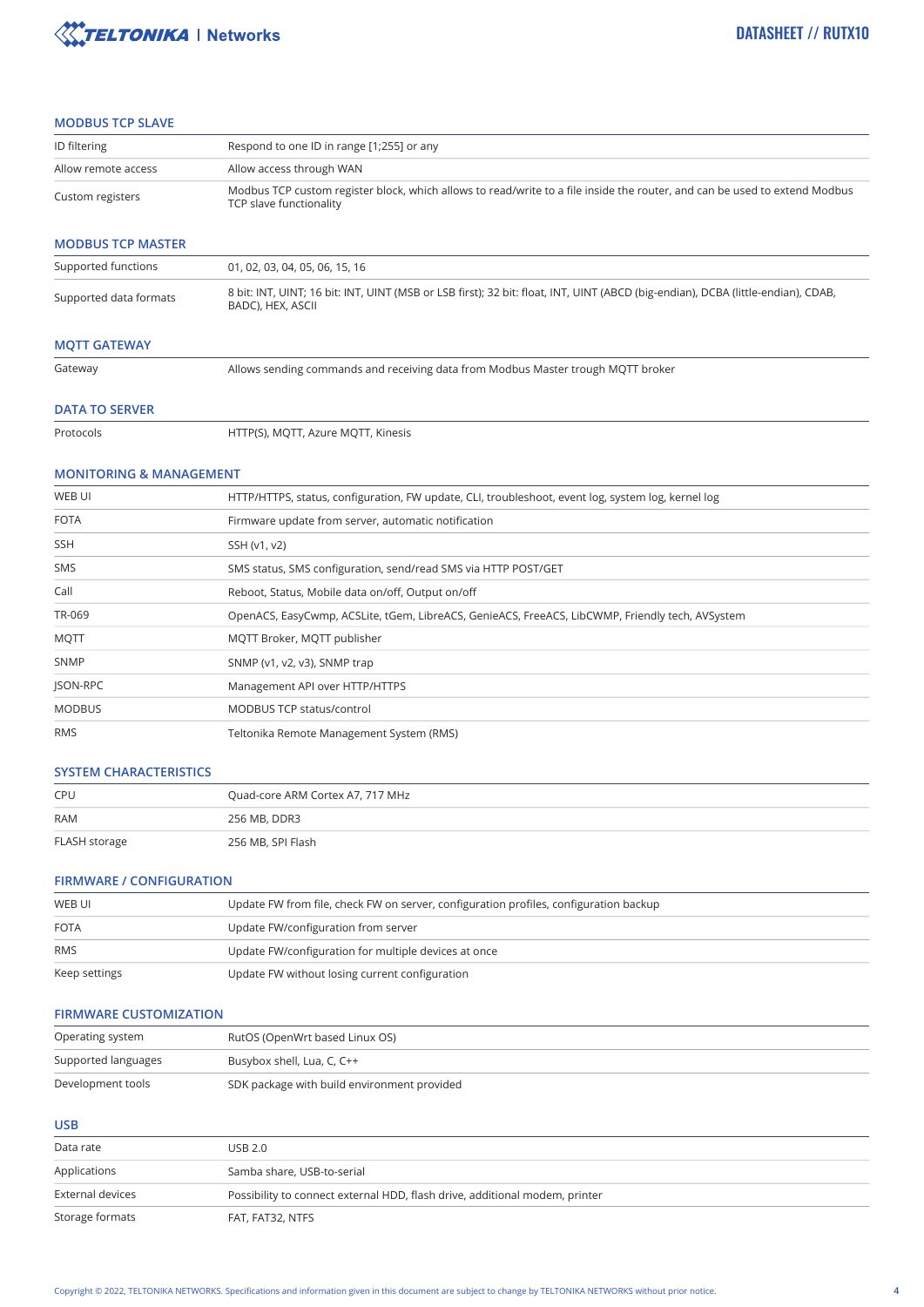

#### **INPUT/OUTPUT**

| Input       | 1 x Digital Input, 0 - 6 V detected as logic low, 8 - 30 V detected as logic high |
|-------------|-----------------------------------------------------------------------------------|
| Output      | 1 x Digital Output, Open collector output, max output 30 V, 300 mA                |
| Events      | Email, RMS                                                                        |
| I/O juggler | Allows to set certain I/O conditions to initiate event                            |

#### **POWER**

| Connector           | 4 pin industrial DC power socket                                                                                      |
|---------------------|-----------------------------------------------------------------------------------------------------------------------|
| Input voltage range | 9 - 50 VDC, reverse polarity protection, voltage surge/transient protection                                           |
| PoE (passive)       | Passive PoE. Possibility to power up through LAN port, not compatible with IEEE802.3af, 802.3at and 802.3bt standards |
| Power consumption   | 9 W Max                                                                                                               |

#### **PHYSICAL INTERFACES (PORTS, LEDS, BUTTONS)**

| Ethernet    | 4 x RJ45 ports, 10/100/1000 Mbps                               |  |
|-------------|----------------------------------------------------------------|--|
| I/Os        | 1 x Digital Input, 1 x Digital Output on 4 pin power connector |  |
| Status LEDs | 8 x LAN status LEDs, 1 x Power LED, 2 x 2.4G and 5G WiFi LEDs  |  |
| Power       | 1 x 4 pin DC connector                                         |  |
| Antennas    | 2 x RP-SMA for WiFi, 1 x RP-SMA for Bluetooth                  |  |
| <b>USB</b>  | 1 x USB A port for external devices                            |  |
| Reset       | Reboot/User default reset/Factory reset button                 |  |
| Other       | 1 x Grounding screw                                            |  |

#### **PHYSICAL SPECIFICATION**

| Casing material                      | Aluminium housing with DIN rail mounting option |  |
|--------------------------------------|-------------------------------------------------|--|
| Dimensions (W $\times$ H $\times$ D) | $115 \times 32.2 \times 95.2$ mm                |  |
| Weight                               | 355g                                            |  |
| Mounting options                     | DIN rail, flat surface placement                |  |

#### **OPERATING ENVIRONMENT**

| Operating temperature     | -40 C to 75 C               |  |
|---------------------------|-----------------------------|--|
| Operating humidity        | 10 % to 90 % non-condensing |  |
| Ingress Protection Rating | IP30                        |  |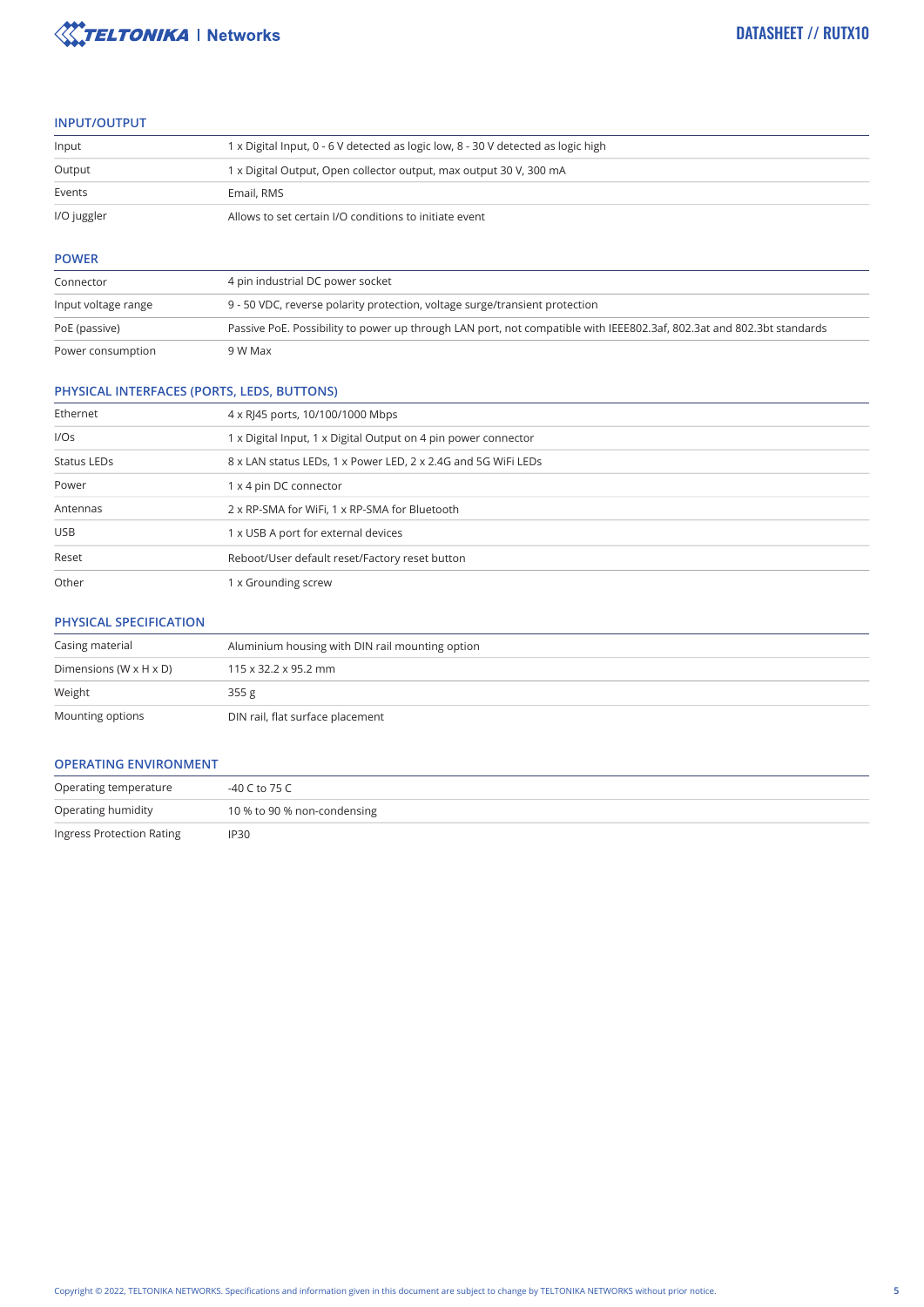

### HARDWARE INSTALLATION

1. Attach all antennas.

2. Connect the power adapter to the socket on the front of the device. Then plug the other end of the power adapter into a power outlet. 3. Connect to the device wirelessly using SSID and password provided on the device information label or use an Ethernet cable connected to LAN port.

#### LOGIN TO DEVICE

1. To enter the router's Web interface (WebUI), type http://192.168.1.1 into the URL field of your Internet browser.

2. Use login information shown in image A when prompted for authentication.

3. After you log in, you will be prompted to change your password for security reasons. The new password must contain at least 8 characters, including at least one uppercase letter, one lowercase letter, and one digit. This step is mandatory, and you will not be able to interact with the router's WebUI before you change the password.

4. When you change the router's password, the Configuration Wizard will start. The Configuration Wizard is a tool used to set up some of the router's main operating parameters.

| <b>XXTELTONIKA</b>                         |         |
|--------------------------------------------|---------|
| <b>AUTHORIZATION REQUIRED</b>              | admin   |
| Please anter your username<br>and password | admin01 |
|                                            | LOG IN  |
|                                            |         |

#### SETUP WIZARD

After logging in to the router's WebUI, you will be prompted to change the default password and the Setup Wizard will start: 1. Choose your time zone and sync the router's time with the browser if needed.

| TIME ZONE SETTINGS                          |                   |                            |
|---------------------------------------------|-------------------|----------------------------|
| Current system time Thu Mar 7 14:49:06 2019 | SYNC WITH BROWSER |                            |
| Time zone                                   | FUROPF/VILNIUS    | $\sim$                     |
|                                             |                   | <b>SKIP</b><br><b>NEXT</b> |

2. Default LAN settings are recommended unless you have specific requirements for your LAN network.

| LAN CONFIGURATION |               |                            |
|-------------------|---------------|----------------------------|
| IP address        | 192.168.1.1   |                            |
| Netmask           | 255.255.255.0 |                            |
| LAN CONFIGURATION |               |                            |
| IP address        | off on        |                            |
| Start             | 100           |                            |
| Limit             | 150           |                            |
| Lease time        | 12            |                            |
| Units             | <b>HOURS</b>  |                            |
| < BACK            |               | <b>NEXT</b><br><b>SKIP</b> |

#### TECHNICAL INFORMATION

| <b>Radio specifications</b>         |                                                                                                           |  |  |
|-------------------------------------|-----------------------------------------------------------------------------------------------------------|--|--|
| RF technologies                     | WiFi, BLE                                                                                                 |  |  |
| Max RF power                        | 23 dBm@WiFi, 10 dBm@BLE                                                                                   |  |  |
| Bundled accessories specifications* |                                                                                                           |  |  |
| Power adapter                       | Input: 0.6 A@100-240 VAC, Output: 12 VDC, 1.5 A, 4-pin plug                                               |  |  |
| WiFi antenna                        | 2400~2483.5 MHz/5150~5905 MHz, 50 $\Omega$ , VSWR<2, gain** 5 dBi, omnidirectional, RP-SMA male connector |  |  |
| <b>BLE</b> antenna                  | 2400~2483.5 MHz, 50 Ω, VSWR<2, gain** 2 dBi, omnidirectional, RP-SMA male connector                       |  |  |
| $*$ Order code dependent            |                                                                                                           |  |  |

\*Order code dependent. \*\*Higher gain antenna can be connected to compensate for cable attenuation when a cable is used. The user is responsible for the compliance with the legal regulations.

Copyright © 2022, TELTONIKA NETWORKS. Specifications and information given in this document are subject to change by TELTONIKA NETWORKS without prior notice.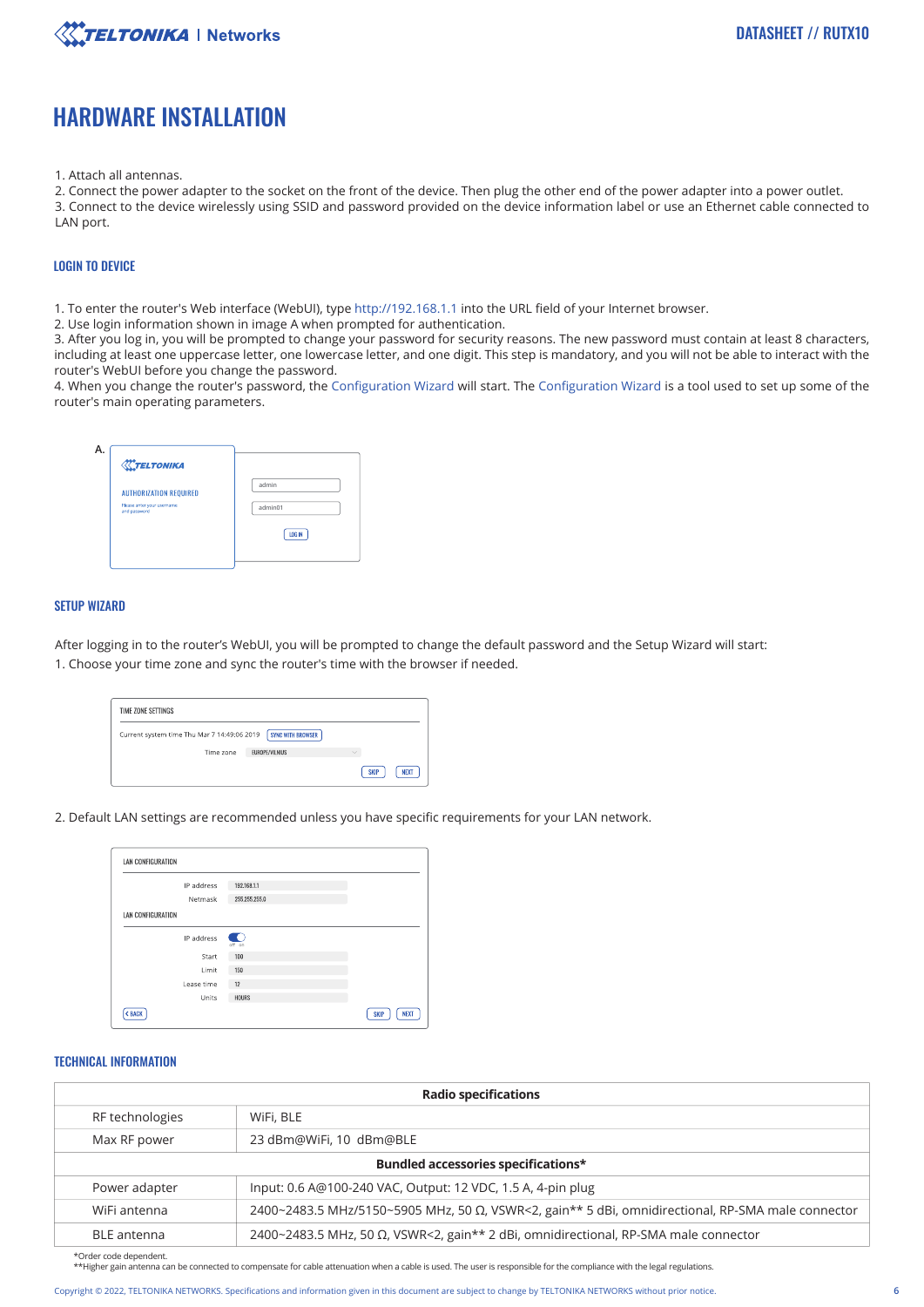

### WHAT'S IN THE BOX?

#### STANDARD PACKAGE CONTAINS\*

- Router RUTX10
- 18 W PSU
- 2 x WiFi antennas (swivel, RP-SMA male)
- 1 x Bluetooth antenna (magnetic mount, RP-SMA male, 1.5 m cable)
- Ethernet cable (1.5 m)
- QSG (Quick Start Guide)
- RMS Flyer
- Packaging box





\* For all standard order codes standard package contents are the same, execpt for PSU.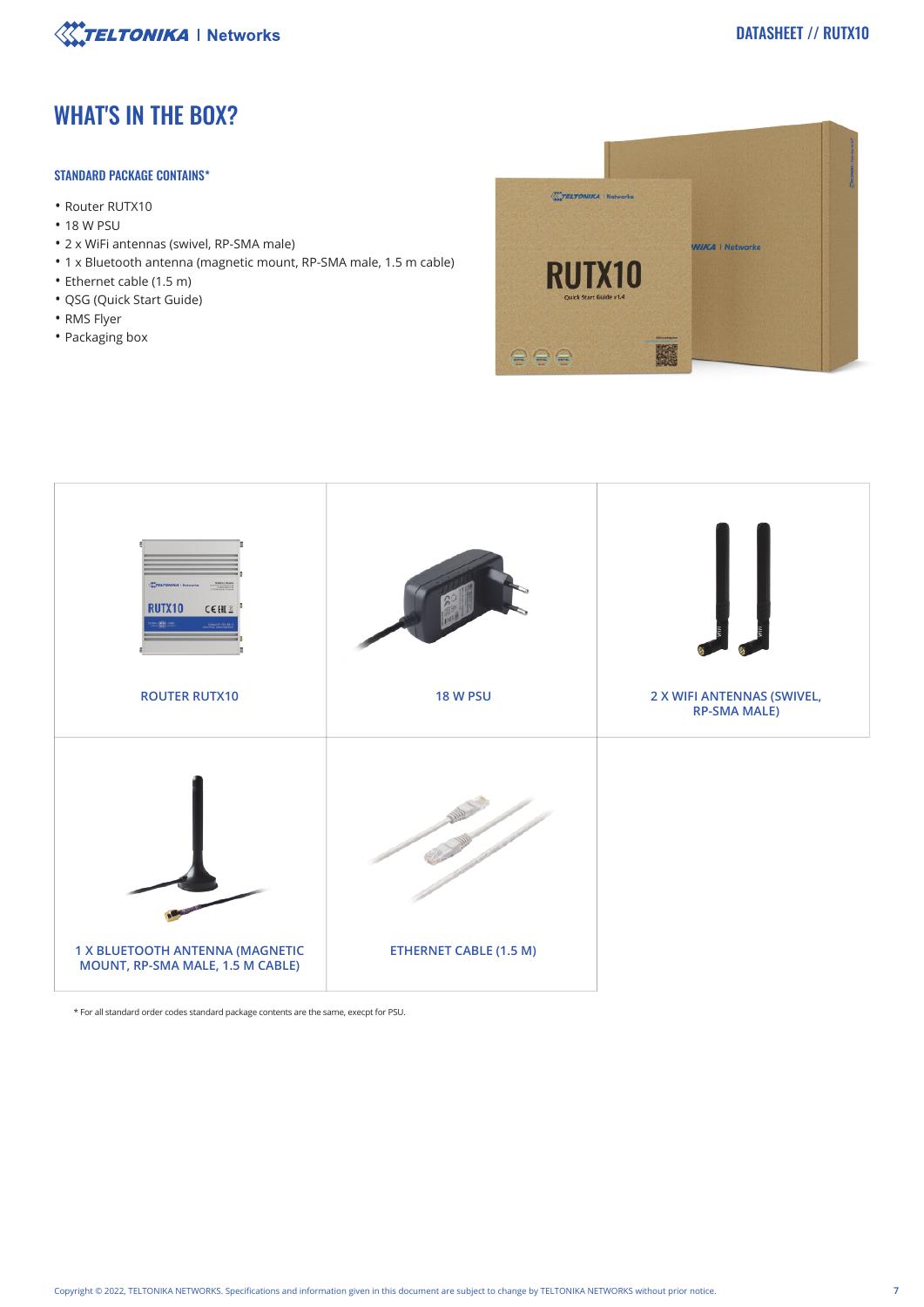

## STANDARD ORDER CODES

| <b>PRODUCT CODE</b> | <b>HS CODE</b> | <b>HTS CODE</b> | <b>PACKAGE CONTAINS</b>        |
|---------------------|----------------|-----------------|--------------------------------|
| RUTX10000000        | 851762         | 8517.62.00      | Standard package with Euro PSU |
| RUTX10000200        | 851762         | 8517.62.00      | Standard package with US PSU   |

For more information on all available packaging options – please contact us directly.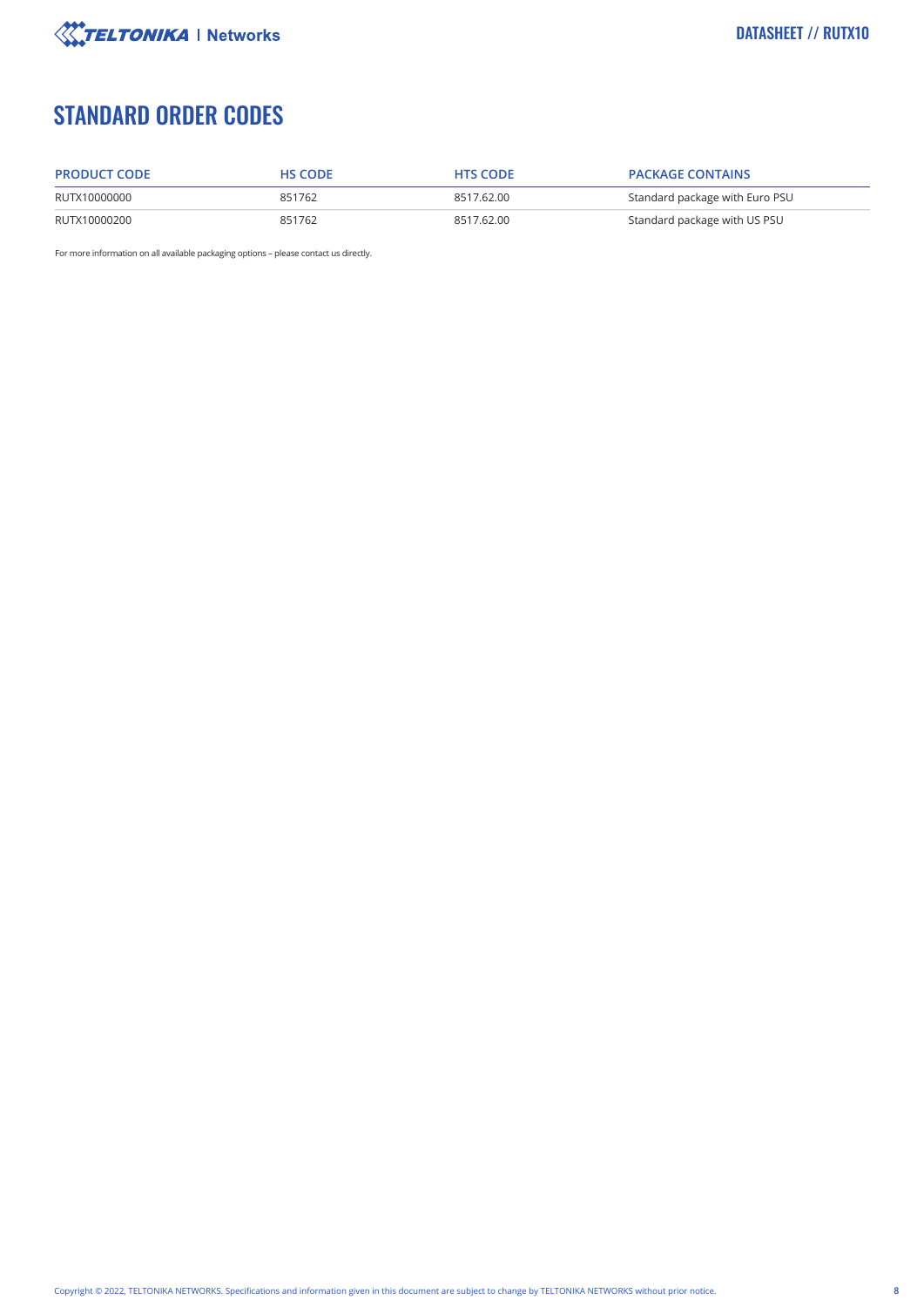

## MOUNTING OPTIONS

### DIN RAIL KIT

| Parameter         | Value                                   |
|-------------------|-----------------------------------------|
| Mounting standard | 35mm DIN Rail                           |
| Material          | Low carbon steel                        |
| Weight            | 57 <sub>g</sub>                         |
| Screws included   | Philips Pan Head screw #6-32×3/16, 2pcs |
| <b>Dimensions</b> | 82 mm x 46 mm x 20 mm                   |
| RoHS Compliant    | V                                       |

#### **DIN RAIL KIT**

- DIN Rail adapter
- Philips Pan Head screw #6-32×3/16, 2pcs for RUT2xx/RUT9xx



| <b>ORDER CODE</b> | HS CODE  | 'S CODE    |
|-------------------|----------|------------|
| PR5MEC00          | 73269098 | 7326 90 98 |

For more information on all available packaging options – please contact us directly.

### COMPACT DIN RAIL KIT

| Parameter         | Value                                   |
|-------------------|-----------------------------------------|
| Mounting standard | 35mm DIN Rail                           |
| Material          | ABS + PC plastic                        |
| Weight            | 6.5 <sub>g</sub>                        |
| Screws included   | Philips Pan Head screw #6-32×3/16, 2pcs |
| <b>Dimensions</b> | 70 mm x 25 mm x 14,5 mm                 |
| RoHS Compliant    | V                                       |



- Compact plastic DIN Rail adapter (70x25x14,5mm)
- Philips Pan Head screw #6-32×3/16, 2pcs



| CODE<br><b>ORDER</b><br>___ | $\sim$  | <b>CODE</b> |
|-----------------------------|---------|-------------|
| PR5MEC1                     | 3269098 | 90.98       |
|                             | .       | 1.1.11      |

For more information on all available packaging options – please contact us directly.

### SURFACE MOUNTING KIT

| Parameter         | Value                                   |
|-------------------|-----------------------------------------|
| Mounting standard | Flat surface mount                      |
| Material          | ABS + PC plastic                        |
| Weight            | 2x5g                                    |
| Screws included   | Philips Pan Head screw #6-32×3/16, 2pcs |
| <b>Dimensions</b> | 25 mm x 48 mm x 7.5 mm                  |
| RoHS Compliant    | V                                       |



#### **DIN RAIL KIT**

- Surface mounting kit
- Philips Pan Head screw #6-32×3/16, 2pcs

| <b>ORDER CODE</b> | HS CODE  | <b>HTS CODE</b> |
|-------------------|----------|-----------------|
| PR5MEC12          | 73269098 | 7326.90.98      |

For more information on all available packaging options – please contact us directly.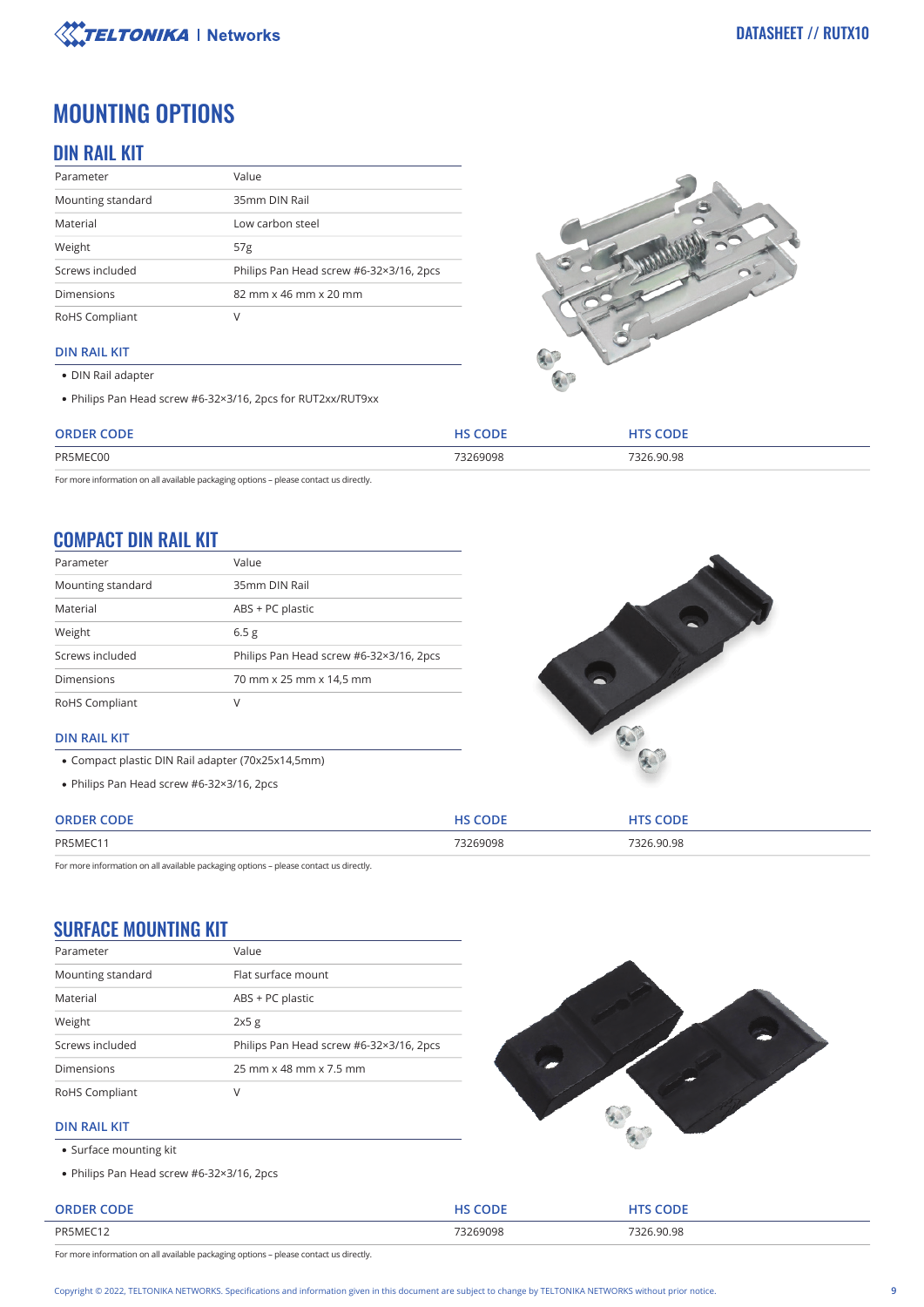

## RUTX10 SPATIAL MEASUREMENTS & WEIGHT

#### **MAIN MEASUREMENTS**

| W x H x D dimensions for RUTX10: |                               |  |
|----------------------------------|-------------------------------|--|
| Device housing*:                 | $115 \times 32.2 \times 95.2$ |  |
| Box:                             | 173 x 71 x 148                |  |

\*Housing measurements are presented without antenna connectors and screws; for measurements of other device elements look to the sections below.

#### **TOP VIEW**

The figure below depicts the measurements of RUTX10 and its components as seen from the top:



#### **RIGHT VIEW**

The figure below depicts the measurements of RUTX10 and its components as seen from the right side:

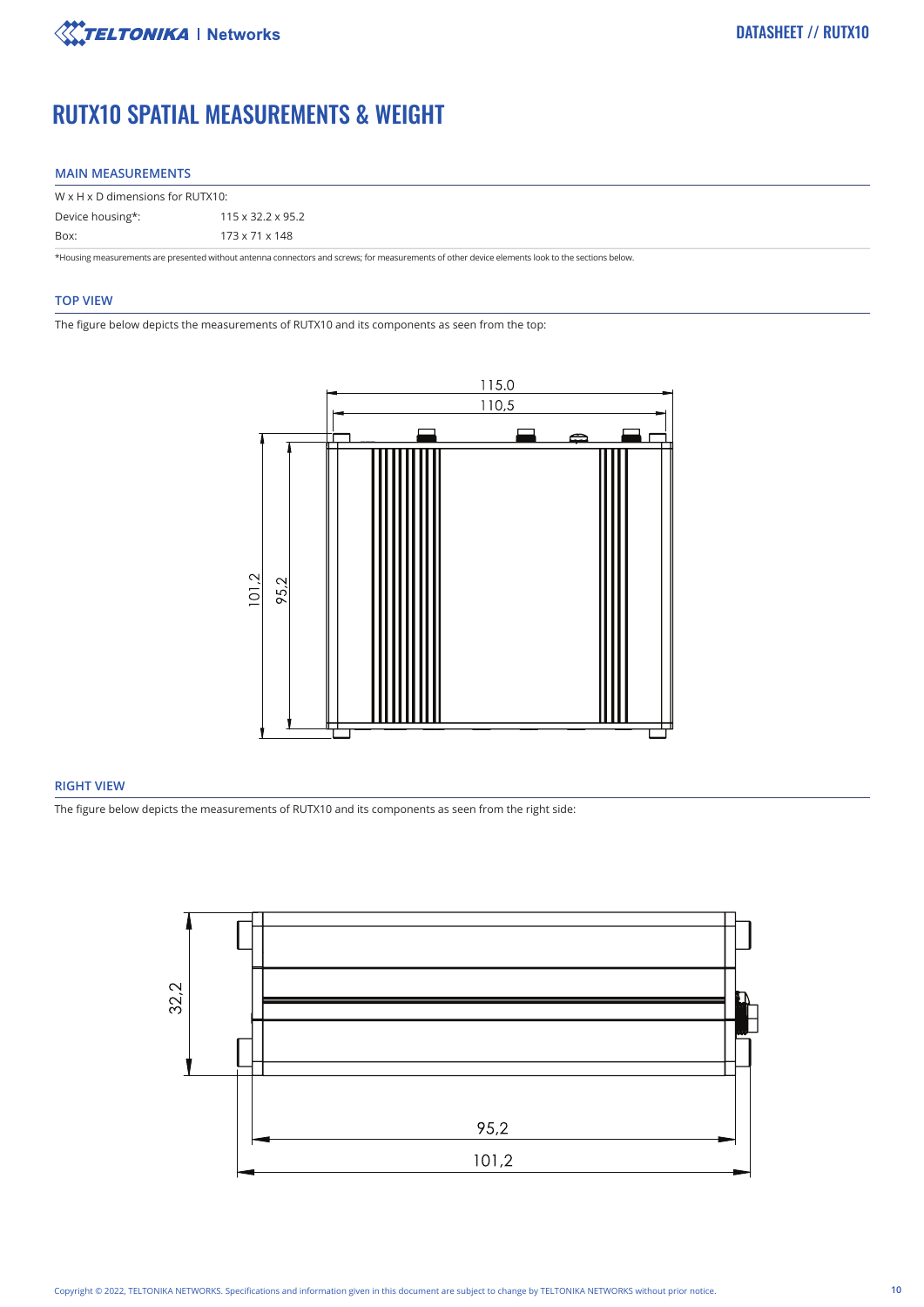

#### **FRONT VIEW**

The figure below depicts the measurements of RUTX10 and its components as seen from the front panel side:



#### **REAR VIEW**

The figure below depicts the measurements of RUTX10 and its components as seen from the back panel side:

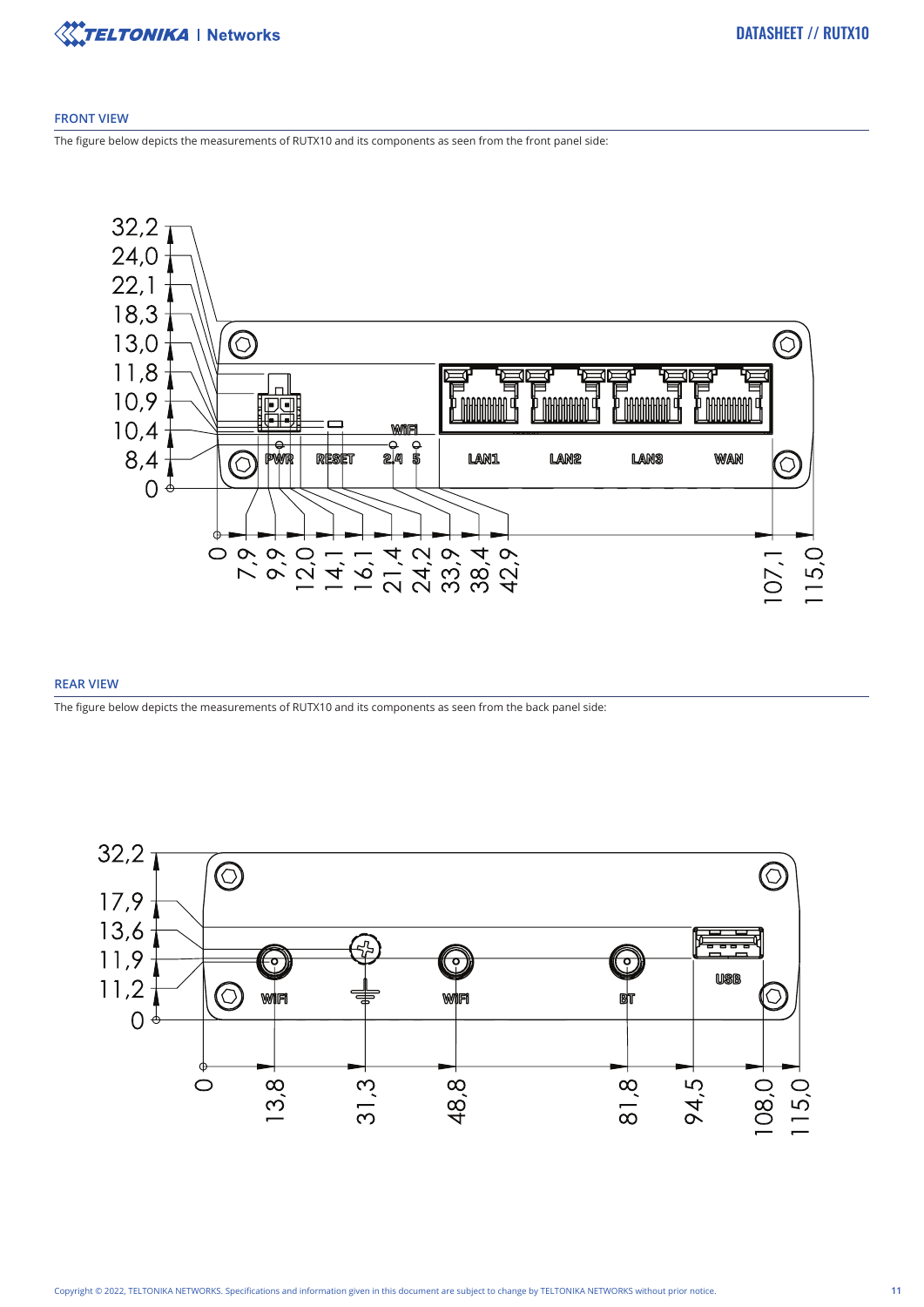

#### **MOUNTING SPACE REQUIREMENTS**

The figure below depicts an approximation of the device's dimensions when cables and antennas are attached: